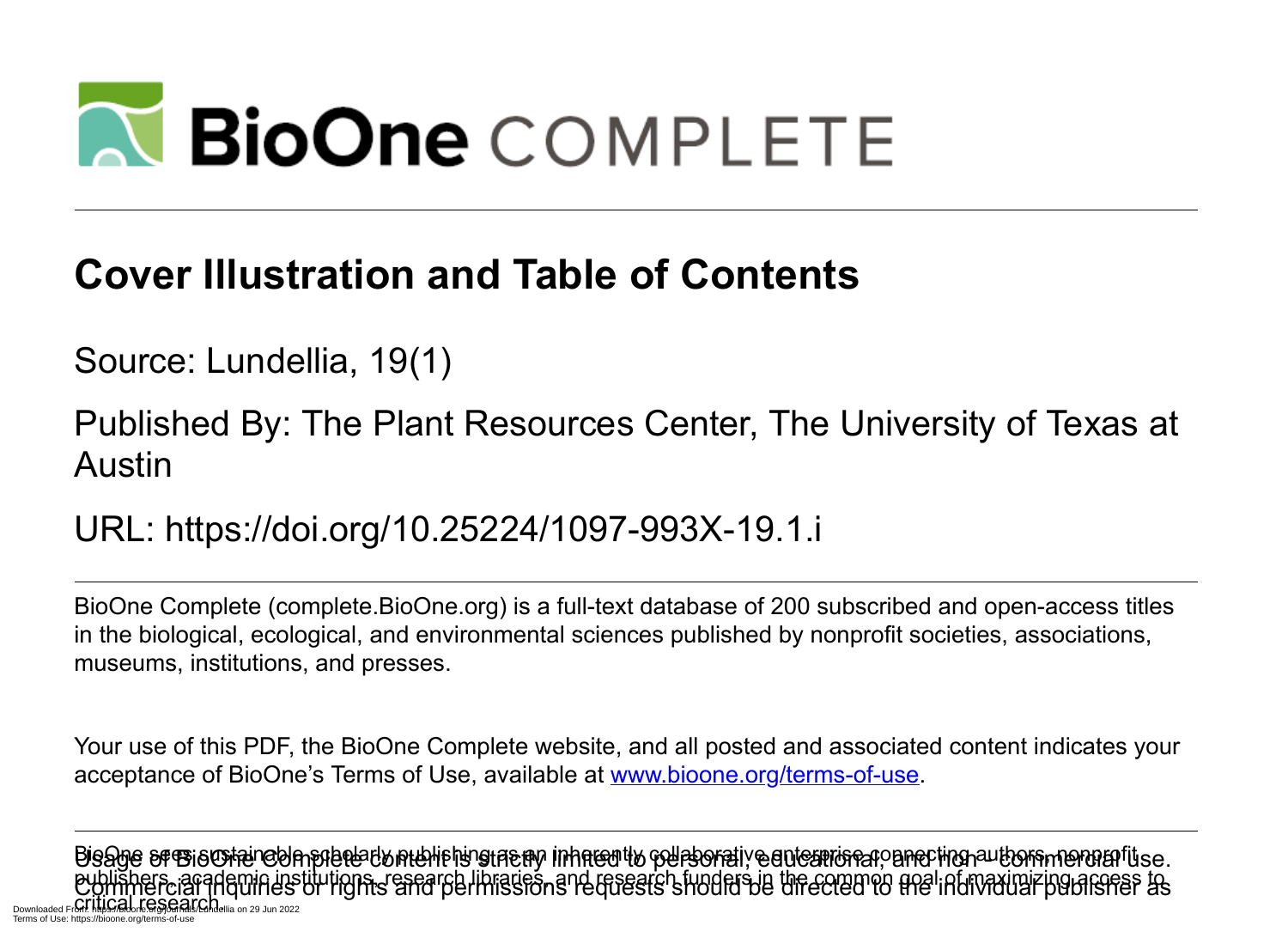## LUNDELLIA

*December 2016, Number 19*

#### *Contents*

- *1 Arenaria lanuginosa* (Caryophyllaceae), Taxonomic Status and Distribution
- *6* Molecular Phylogeny of *Pectis* (Tageteae, Asteraceae), A  $C_4$  Genus of the Neotropics, and its Sister Genus *Porophyllum*

Debra R. Hansen ROBERT K. JANSEN Rowan F. Sage José Luis Villaseñor and Beryl B. Simpson

L. Michelle Bowe and George Yatskievych

Billie L. Turner

*39 Cynoglossum creticum* in the North American Flora

Number 19

LUNDELLIA

**LUNDELLA** 

## LUNDELLIA

*December 2016 Number 19*



December 2016 2016

Journal of the Plant Resources Center of The University of Texas at Austin

(ISSN 1097-993X)